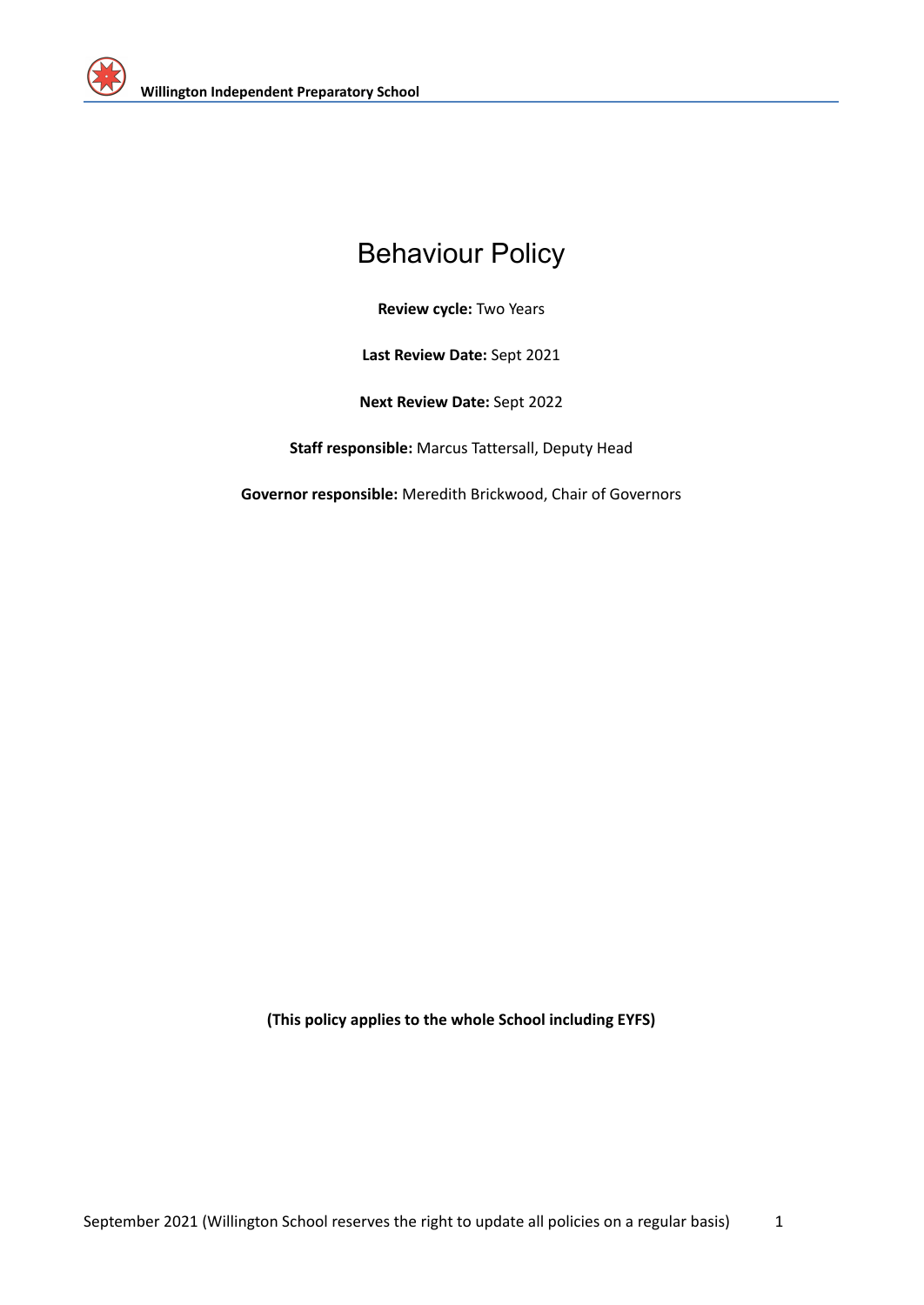

## 1. Aims

This policy aims to:

- Provide a consistent approach to behaviour management.
- Define what we consider to be unacceptable behaviour, including bullying.
- Outline how pupils are expected to behave.
- Summarise the roles and responsibilities of different people in the school community with regards to behaviour management.
- Outline our system of rewards and sanctions
- 2. Legislation and statutory requirements

This policy is based on advice from the Department for Education (DfE) on:

- [Behaviour](https://www.gov.uk/government/publications/behaviour-and-discipline-in-schools) and discipline in schools
- Searching, screening and [confiscation](https://www.gov.uk/government/publications/searching-screening-and-confiscation) at school
- The [Equality](https://www.gov.uk/government/publications/equality-act-2010-advice-for-schools) Act 2010
- Use of [reasonable](https://www.gov.uk/government/publications/use-of-reasonable-force-in-schools) force in schools.
- [Supporting](https://www.gov.uk/government/publications/supporting-pupils-at-school-with-medical-conditions--3) pupils with medical conditions at school

It is also based on the special [educational](https://www.gov.uk/government/publications/send-code-of-practice-0-to-25) needs and disability (SEND) code of practice.

In addition, this policy is based on:

● Schedule 1 of the Education [\(Independent](http://www.legislation.gov.uk/uksi/2014/3283/schedule/made) School Standards) Regulations 2014; paragraph 7 outlines a school's duty to safeguard and promote the welfare of children, paragraph 9 requires the school to have a written behaviour policy and paragraph 10 requires the school to have an anti-bullying strategy

## **Definitions**

Misbehaviour is defined as:

- Disruption in lessons, in corridors between lessons, and at break and lunchtimes
- Non-completion of classwork or homework
- Poor attitude
- Incorrect uniform

Serious misbehaviour is defined as:

- Repeated breaches of the school rules
- Any form of bullying
- Sexual assault, which is any unwanted sexual behaviour that causes humiliation, pain, fear or intimidation
- Vandalism
- Theft
- Fighting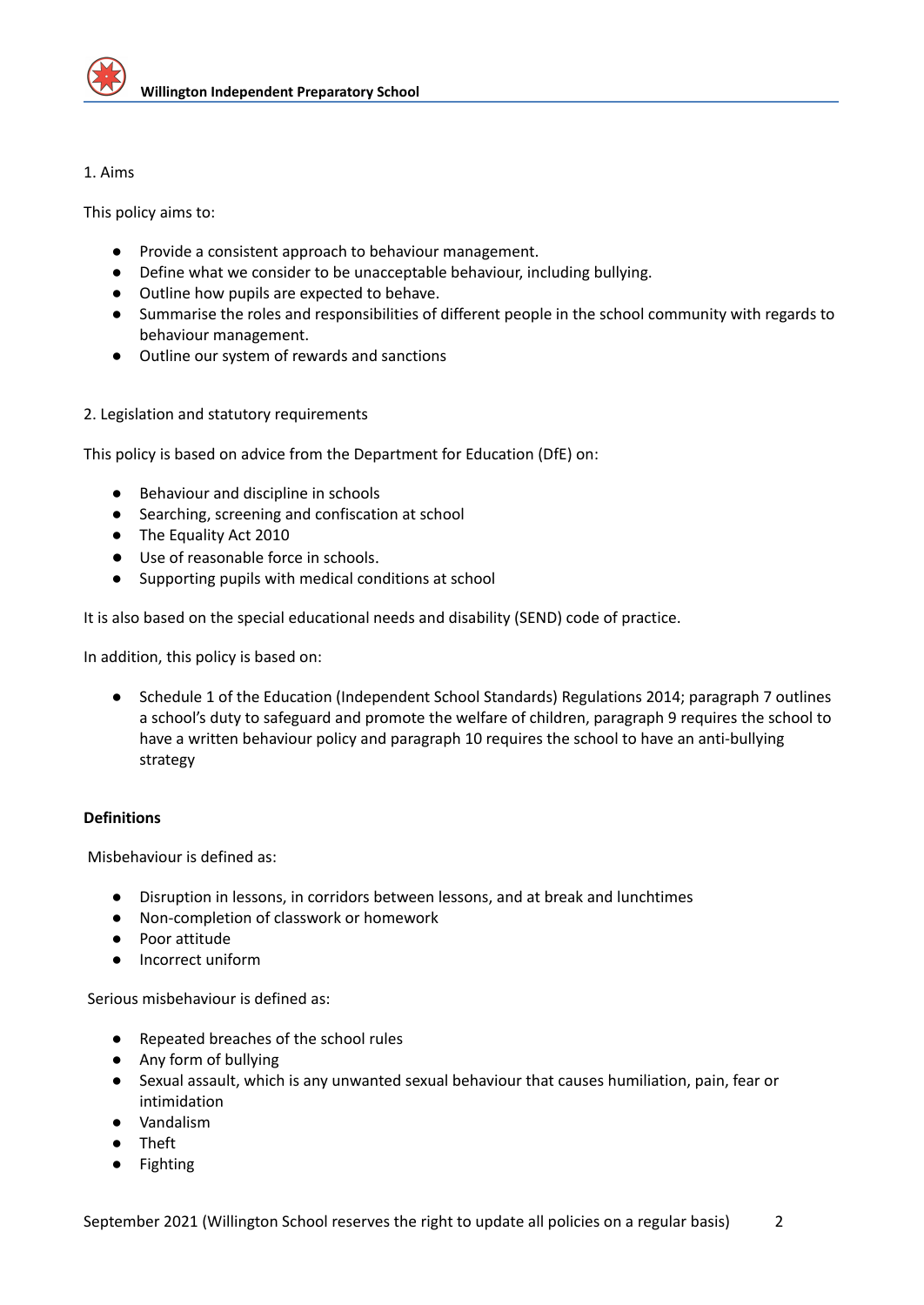

- Racist, sexist, homophobic or discriminatory behaviour
- Stolen items
- Tobacco and cigarette papers
- Fireworks
- Pornographic images
- Any article a staff member reasonably suspects has been, or is likely to be, used to commit an offence, or to cause personal injury to, or damage to the property of, any person (including the pupil)

## **BEHAVIOUR POLICY**

This policy is linked to the [Safeguarding](https://docs.google.com/document/d/1tpFQ9pXGq1WU1K5h0y4TROnhijERwrAW/edit) and Child Protection Policy

1. Willington School aims to encourage pupils to adopt the highest standards of behaviour, principles and moral standards and to respect the ethos of the School. Promoting the emotional well-being of all of our pupils is key to their development. We aim to teach trust and mutual respect for everyone. We believe that good relations, good manners and a secure learning environment play a crucial part in the development of intellectually curious pupils, who are motivated to become life-long learners. We develop qualities of team-work and leadership through our extensive programme of extra-curricular activities.

2. The School is an inclusive community. We welcome pupils from a wide variety of ethnic and social backgrounds and faiths. We treat everyone as an individual and aim to develop the whole person equipped to take his place in the modern world.

- 3. At Willington School we promote and reward good behaviour by:
	- A. Giving praise for good behaviour.
	- B. Ensuring that each child feels valued.
	- C. Setting a good example and being good role models.
	- D. Listening to the children and encouraging good listening skills.
	- E. Respecting each other's views and beliefs.
	- F. Helping the children to understand how the School rules ensure a happy environment for all.
	- G. Rewarding effort.
	- H. Using incentives. From Year 1, pupils also receive Class Dojo points which are converted into House Points.
	- I. Celebrating success in weekly news and achievement assembly, and through the weekly newsletter to parents.
	- J. Focussing on our four pillars of Willington, kindness, honesty, respect and humility during assemblies.

4. Members of staff will not threaten or use any form of corporal punishment when setting out its sanctions for poor behaviour amongst pupils.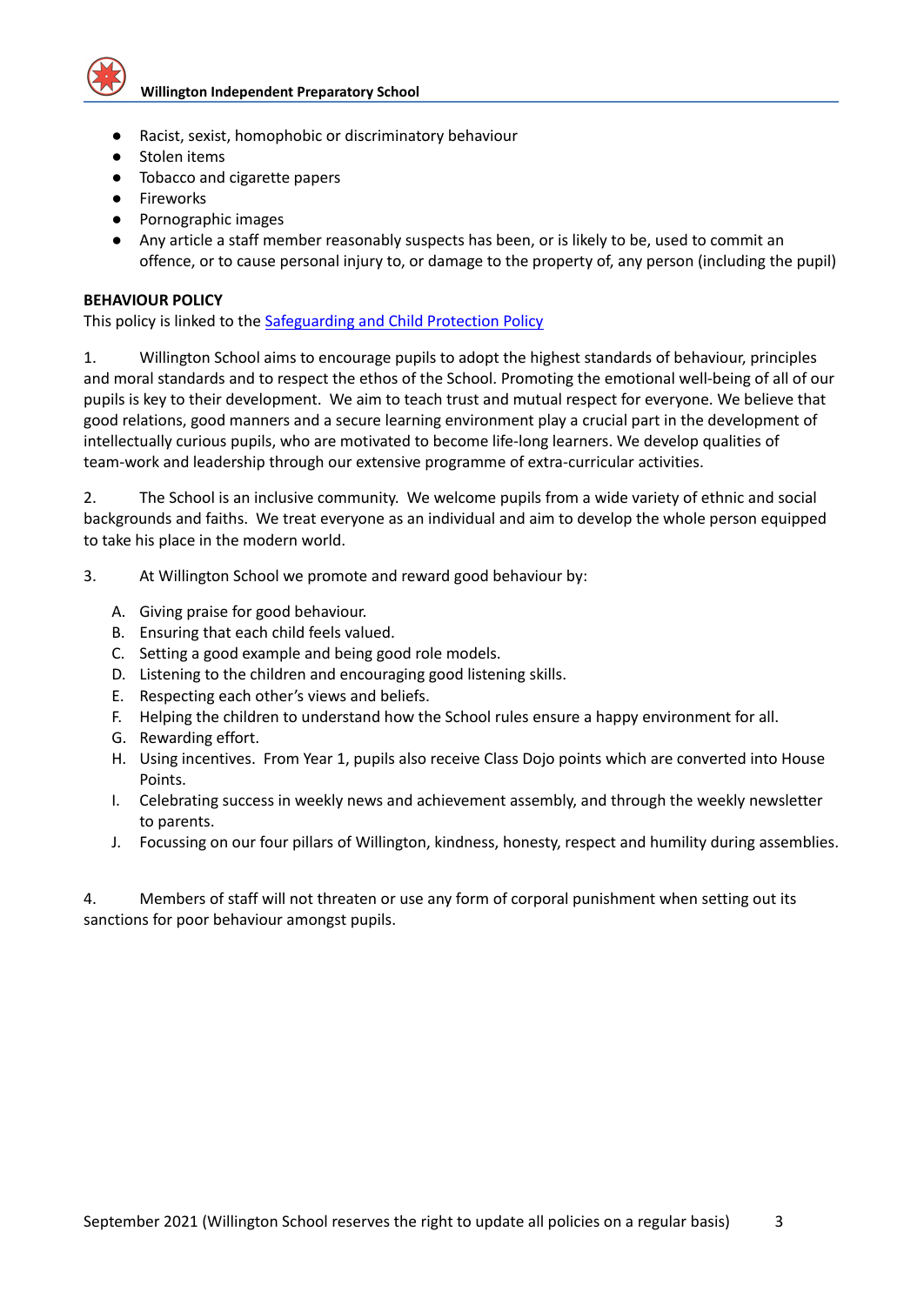## CODE OF CONDUCT



non scholae sed vitae discimus

## **The Four Pillars of Willington - Kindness, Honesty, Respect and Humility**

5. The School sees education as a partnership. All members of staff are committed to excellence, aiming to achieve a spirit of trust and cooperation. We expect the highest values and standards of behaviour inside and outside the classroom, as well as outside the School and in any written or electronic communication concerning the School.

7. We expect pupils to treat staff and each other with consideration and good manners and to respond positively to the opportunities and demands of School life. They should follow the School Values of Kindness, Honesty, Respect and Humility, and understand what is expected of them and why sanctions may be imposed for inconsiderate behaviour.

8. Everyone has a right to feel secure and to be treated with respect at the School, particularly the vulnerable. harassment and bullying will not be tolerated. Our [Anti-Bullying](https://docs.google.com/document/d/1mbvAyzC6w1uKK2-IncMccDOAsCT6d-Jo/edit) Policy is available on our website. The School is strongly committed to promoting equal [opportunities](https://docs.google.com/document/d/1B2n9eLJ9YGb7znPz6yDsG3dCn0IRSj7u/edit) for all, regardless of race, religion, culture, sex, gender, homophobia, special educational needs, disability or learning difficulty, or the fact that a child is adopted or is a carer.

## Bullying

**Bullying** is defined as the repetitive, intentional harming of one person or group by another person or group, where the relationship involves an imbalance of power.

Bullying is, therefore:

- Deliberately hurtful
- Repeated, often over a period of time
- Difficult to defend against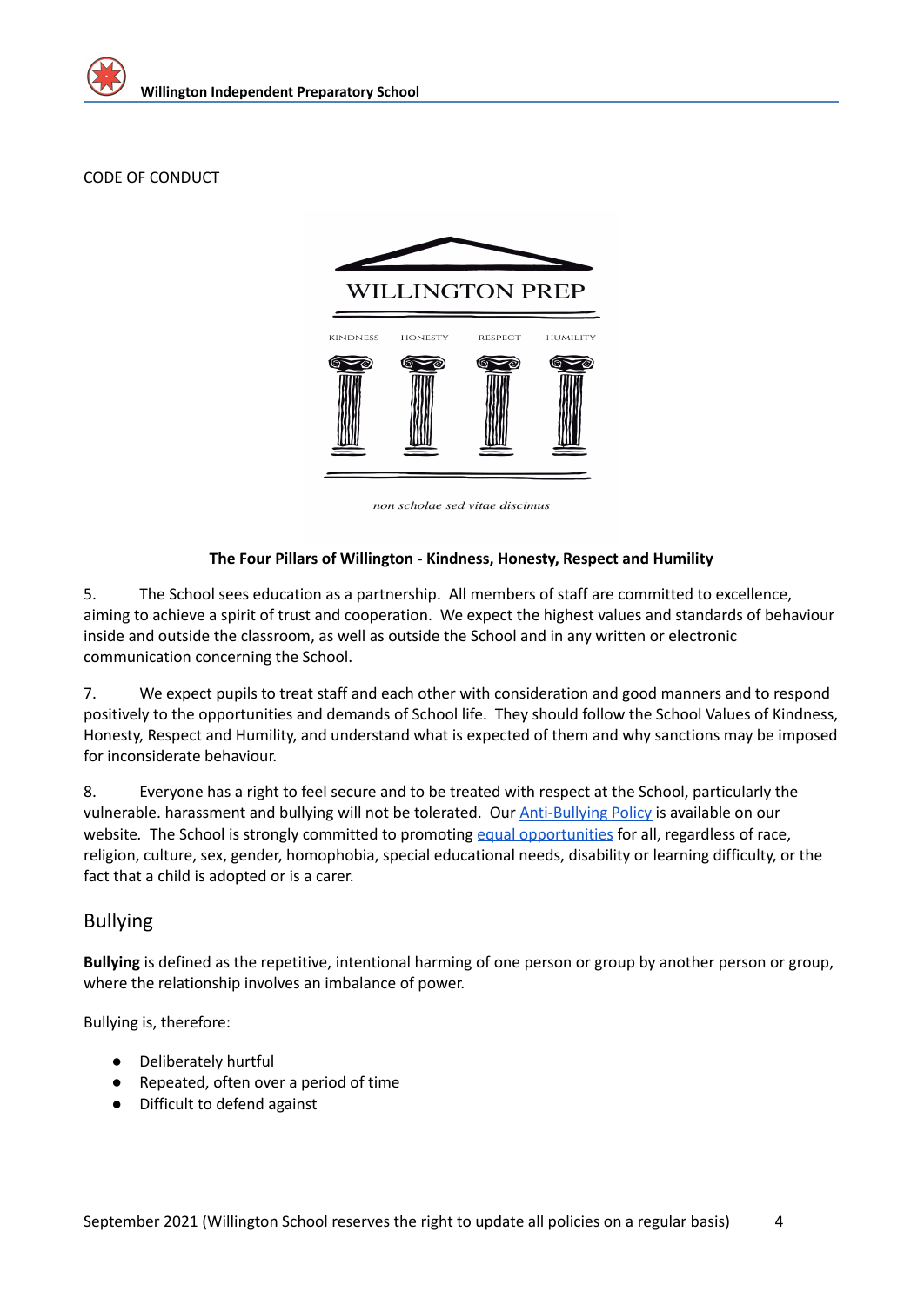

Bullying can include:

| <b>Type of bullying</b>   | <b>Definition</b>                                                                                                                                                                   |
|---------------------------|-------------------------------------------------------------------------------------------------------------------------------------------------------------------------------------|
| Emotional                 | Being unfriendly, excluding, tormenting                                                                                                                                             |
| Physical                  | Hitting, kicking, pushing, taking another's belongings, any use<br>of violence                                                                                                      |
| Racial                    | Racial taunts, graffiti, gestures                                                                                                                                                   |
| Sexual                    | Explicit sexual remarks, display of sexual material, sexual<br>gestures, unwanted physical attention, comments about<br>sexual reputation or performance, or inappropriate touching |
| Direct or indirect verbal | Name-calling, sarcasm, spreading rumours, teasing                                                                                                                                   |
| Cyber-bullying            | Bullying that takes place online, such as through social<br>networking sites, messaging apps or gaming sites                                                                        |

Details of our school's approach to preventing and addressing bullying are set out in our anti-bullying strategy.

## Bullying [Incident](https://docs.google.com/document/d/1MJl0JigWFrStasuJiuMJcpeaeVXlrRZL/edit) Form

9. Willington School takes its duties under the Equality Act 2010 seriously and makes appropriate reasonable adjustments for pupils with special educational needs/disabilities.

10. We expect pupils to be ready to learn and to participate in School activities. They should attend School and lessons punctually and follow the School's [Attendance](https://docs.google.com/document/d/1F_nA--df3vXiKJximFodaDUB6frgeO47/edit) Policy. They should care for the buildings, equipment and furniture. We expect pupils to behave at all times in a manner that reflects the best interests of the whole community.

## INVOLVEMENT OF PARENTS

11. Parents who accept a place for their child at Willington School undertake to uphold the School's policies and regulations, including this policy, when they sign the Parent [Contract](https://docs.google.com/document/d/1Yc16MQRhX1_99rTQa0b8Mripufr9uYUA/edit). They will support the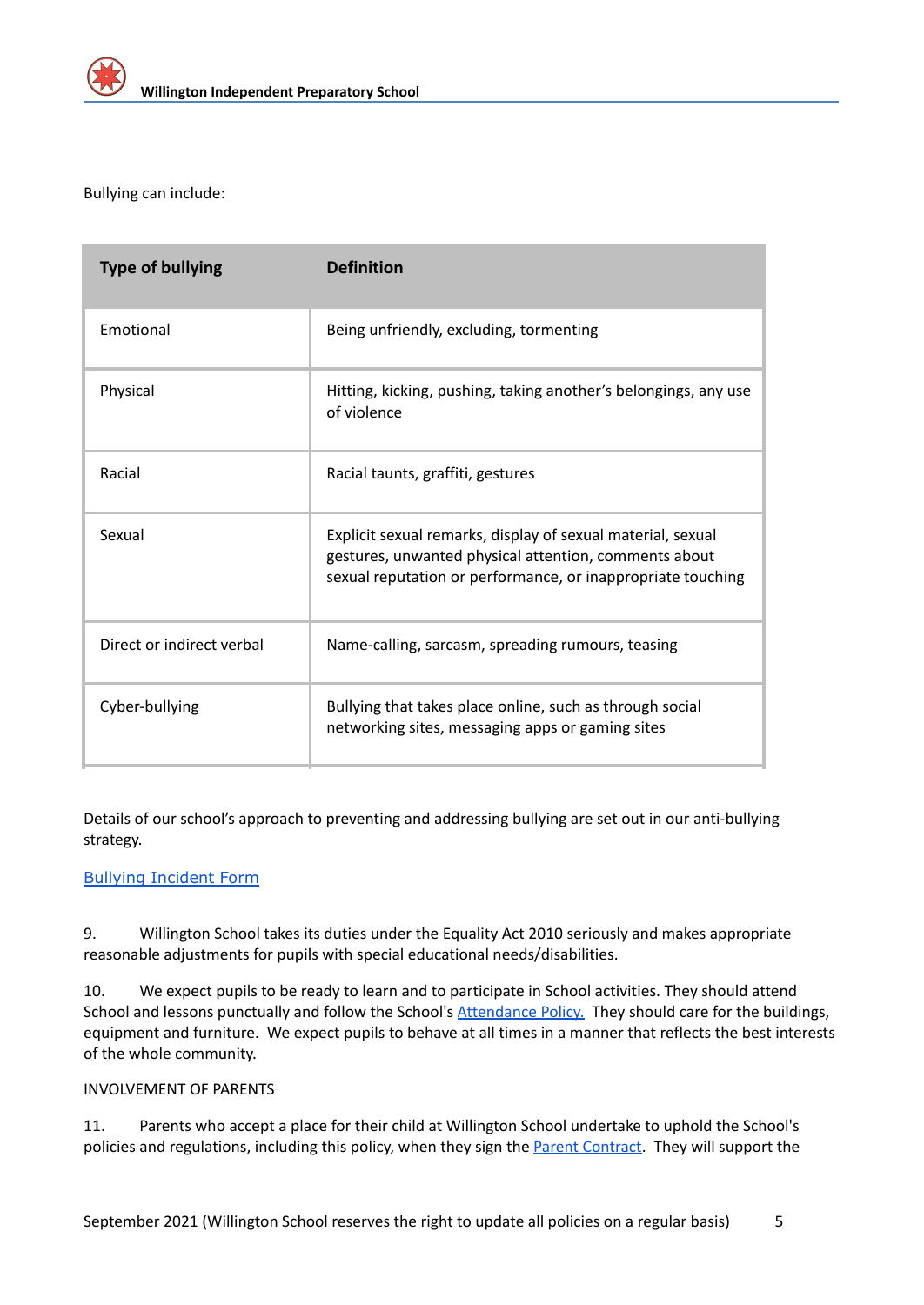School's values in matters such as attendance and punctuality, behaviour, uniform/dress and appearance, standards of academic work, extra-curricular activities and homework/private study.

12. We are pleased to receive suggestions from parents and hope that you find the School responsive and open-minded. The School has a number of support systems in place to meet the needs of all pupils.

13. In the event of any behaviour management issue the School will liaise closely with parents and, if relevant, other support agencies.

14. Unexplained Absences. We will telephone parents on the first day of an unexplained absence in order to make sure that your child has not suffered an accident. Please note that it is usually the Governors' policy not to allow holidays to be taken during term unless in exceptional circumstances.

## INVOLVEMENT OF PUPILS

15. Our experience shows that the ethos of and respect for the School is enhanced by listening to our pupils and by encouraging constructive suggestions from them, in assemblies, and during form time, Personal, Social and Health Education (PSHE) lessons, project work, drama activities, stories and literature and via the School Council, which meets regularly. Choosing House and Deputy Head of House Captains.

16. We work closely with all pupils as they transition through the School, from the day they start at the School to the day they leave.

17. The School Values are designed to encourage positive behaviour and self-discipline.

18. Our aim is to reward and encourage good behaviour, to set clear boundaries and to manage challenging behaviour. Parents agree, when signing the Parent Contract, that their child will comply with the School Rules and undertake to support the authority of the Headmaster in enforcing them in a fair manner that is designed to safeguard the welfare of the community as a whole.

29. The School reserves the right to search pupils and their possessions without consent if there is justified cause to do so. Knives or weapons, alcohol, illegal drugs, stolen items, tobacco and cigarette papers, fireworks and pornographic images can be searched for according to law along with any article that the member of staff reasonably suspects has been, or is likely to be, used to commit an offence, or to cause personal injury to, or damage to property. A search may also be undertaken for any item banned by School Rules which has been identified in the rules as an item which may be searched for.

20. The Headmaster, or staff authorised by him, may search a pupil, provided that the staff member is the same sex as the pupil being searched and there is another staff member as witness. The School may carry out a search of a pupil of the opposite sex to the staff member conducting the search and without a witness present but only where the school "reasonably believes that there is a risk that serious harm will be caused to a person if you do not conduct the search immediately and where it is not practical to summon another member of staff" ('Searching, Screening and Confiscation: Advice for [Headteachers,](https://assets.publishing.service.gov.uk/government/uploads/system/uploads/attachment_data/file/674416/Searching_screening_and_confiscation.pdf) School Staff and [Governing](https://assets.publishing.service.gov.uk/government/uploads/system/uploads/attachment_data/file/674416/Searching_screening_and_confiscation.pdf) Bodies', DfE January 2018).

22. The School Rules set out the School's policy on drugs and drugs testing.

23. The Headmaster for his part undertakes to apply any sanctions fairly, and, where appropriate, after due investigative action has taken place. Sanctions may undergo reasonable change from time to time but will not involve any form of unlawful or degrading activity. Corporal punishment is illegal and is never used or threatened at our School. Examples of sanctions may include:

- a. Detention after school;
- b. Withdrawal of privileges;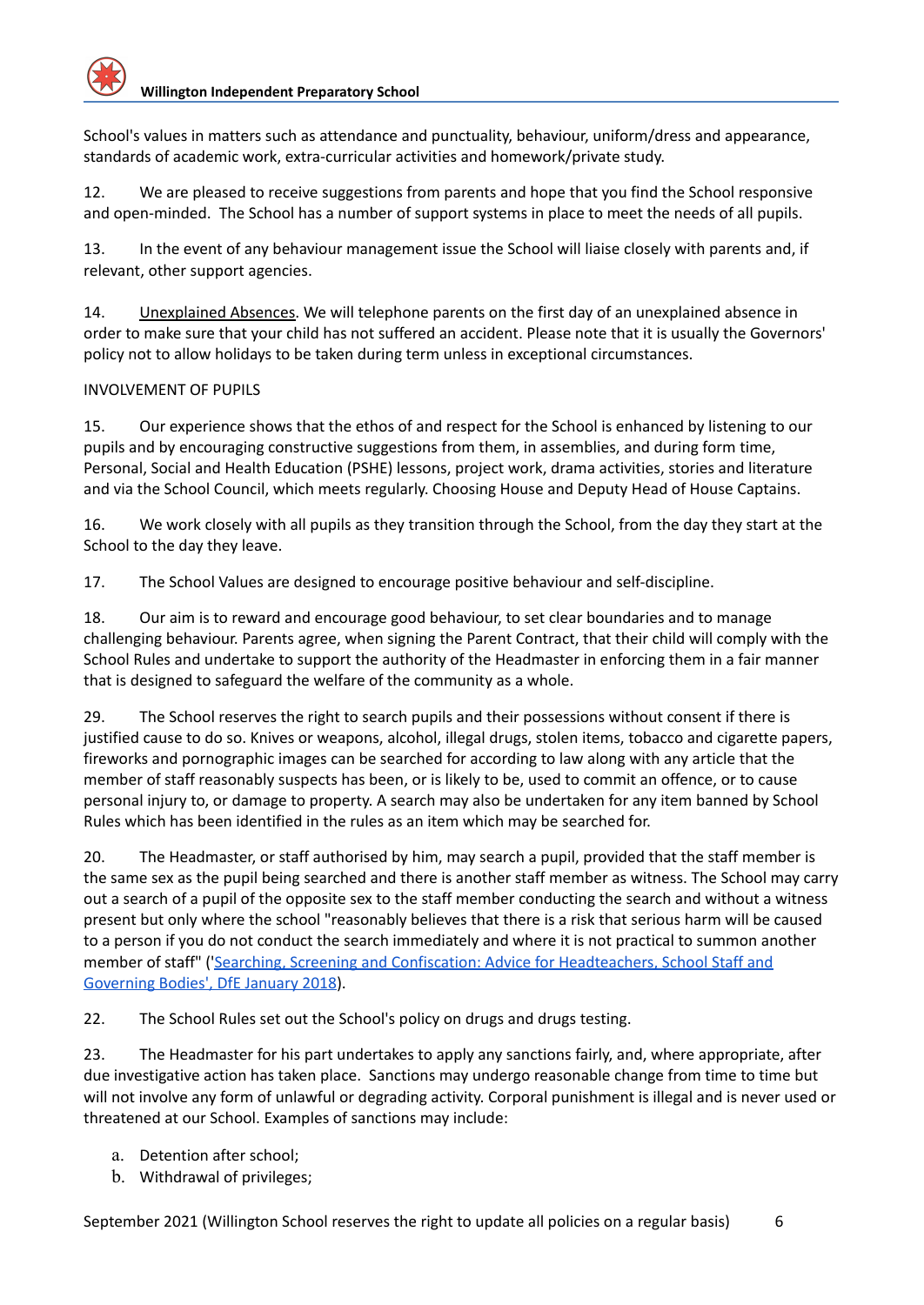

- c. Confiscation of property that is being used inappropriately or without consideration;
- d. Assistance with domestic tasks, such as collecting litter;
- e. Withdrawal from a lesson, School trip or team event; or
- f. Suspension for a specified period, removal or exclusion.

## SERIOUS MISBEHAVIOUR

24. All parents and pupils should be aware that under section 7(a) of the Parent Contract, the Headmaster can impose either suspension and exclusion, for serious breaches of the School Rules, including but not limited to criminal behaviour. Examples of serious breaches of the School Rules which may result in serious sanctions include:

- a. Drug abuse;
- b. Alcohol and tobacco abuse;
- c. Theft;
- d. Bullying;
- e. Physical assault/ threatening behaviour (including violence to staff);
- f. Fighting;
- g. Sexual harassment;
- h. Racist or sexist abuse;
- i. Sexual misconduct;
- j. Damage to property;
- k. Persistent disruptive behaviour; or
- l. Parental behaviour.

25. Serious sanctions may also be imposed where unsatisfactory behaviour has continued despite previous disciplinary sanctions and/ or warnings.

26. In applying sanctions, especially those with serious consequences, we undertake to take reasonable steps to avoid placing children with a disability at a disadvantage compared to children who are not disabled.

## PHYSICAL RESTRAINT

27. Like all schools, we reserve the right for our staff to use reasonable force to control or restrain a pupil in specific circumstances. The Education and Inspections Act 2006 enables school staff to use "such force as is reasonable in the circumstances to prevent a pupil from doing or continuing to do" any of the following:

- a. "Committing any offence (or, for a pupil under the age of criminal responsibility, what would be an *offence for an older pupil)"*
- *b. "Causing personal injury to any person (including the pupil themselves)"*
- *c. "Causing damage to the property of any person (including the pupil themselves)"*
- *d. "Prejudicing the maintenance of good order and discipline at the School, and among any pupils receiving education at the school, whether during a teaching session or otherwise"*

## 28. The Act also defines to whom the power applies as follows:

- *a. "Any teacher who works at the School"*
- *b. "Any other person whom the head teacher has authorised to have control or charge of pupils"*

29. Staff training includes an understanding of the circumstances in which reasonable minimum force may be used. In particular, they are advised always to use their voices first and to use the minimum force necessary to restrain a child for the shortest possible period of time. Their training covers the factors that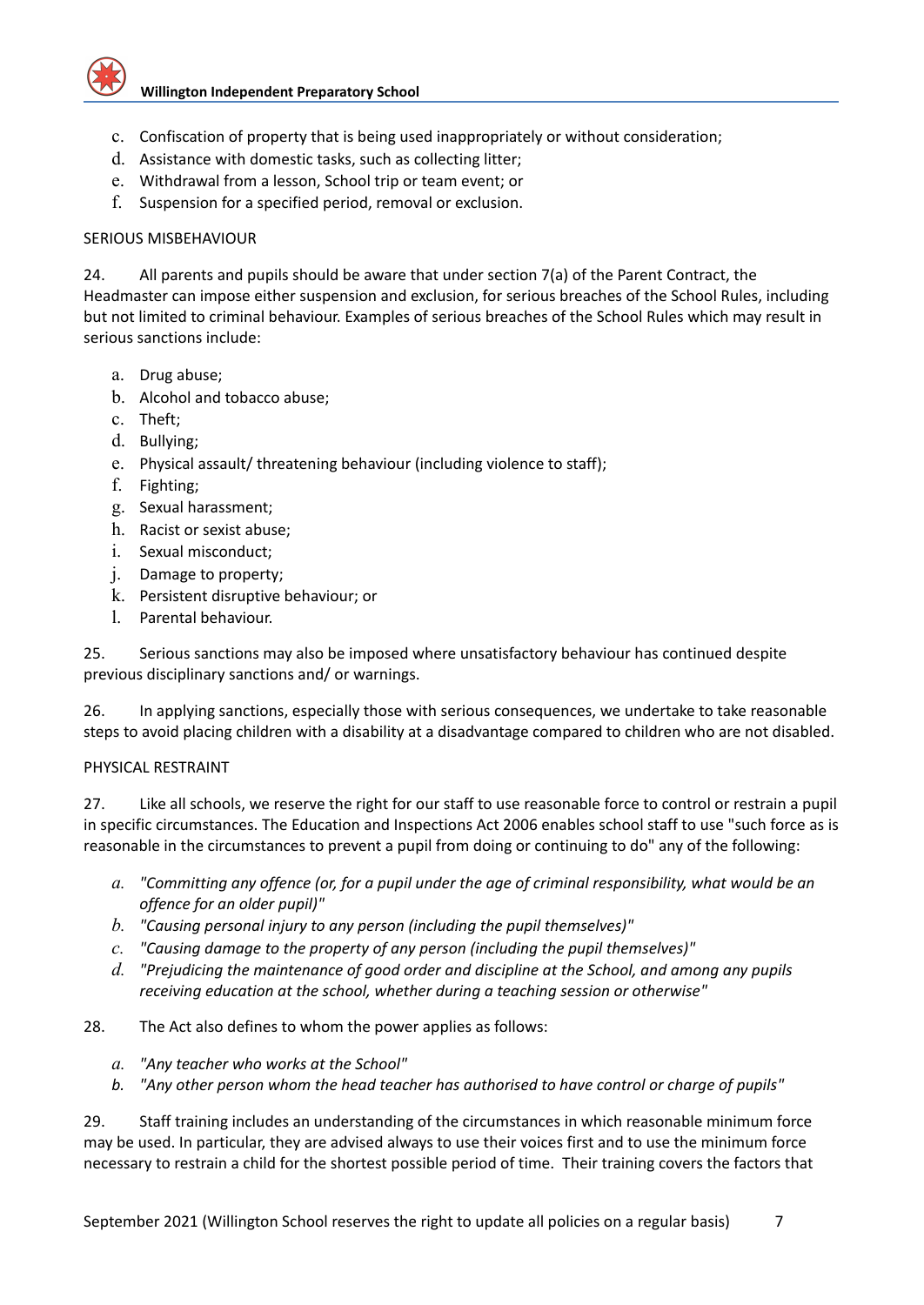must be considered in reaching a judgement as to whether the use of physical restraint is appropriate that are set out in the ATL's Guidance "Restraint," that include:

- a. "The seriousness of the incident, assessed by the effect of the injury, damage or disorder that is likely *to result if force is not used"*
- *b. "The chances of achieving the desired result by other means"*
- *c. "The relative risks associated with physical intervention compared with using other strategies"*

30. Members of staff are required to inform the Headmaster immediately if s/he has needed to restrain a pupil physically. The School will record any such incidents in a confidential register within which the School includes the pupil's name and year group, the nature and date of the offence and the sanction imposed. The School will keep this register on a central file so that any patterns may be identified. We will always inform a parent when it has been necessary to use physical restraint and invite them to the School, so that we can, if necessary, agree a protocol for managing their child's behaviour. Parents of children who are in the School's EYFS setting will be informed of the incident on the same day or as soon as is reasonably practicable.

## TEACHING AND LEARNING

31. Willington School aims to raise the aspirations of all its pupils and to help them to appreciate that there are no barriers to their potential achievements both inside and outside the classroom. Pupils are encouraged to take responsibility for their own learning. We celebrate success, emphasise the positive and deal with the negative in a sensitive and tactful way. Our teaching staff will offer every child a high level of individual attention, together with consistent and helpful advice. In return, we expect every pupil to cooperate and to work hard.

## COMPLAINTS

32. We hope that parents will not feel the need to make a formal complaint and that any difficulty can be sensitively and efficiently handled before it reaches that stage. However, the School's Complaints Procedures are on our website and we will send parents copies on request. We seek to investigate all complaints and to notify parents of the outcome of the investigation within 28 days. [*For EYFS*: We maintain records of complaints for at least three years after your child has left our School.]

33. Although the Independent Schools Inspectorate (ISI) is responsible for inspecting the EYFS because it is part of an independent school, parents should be aware that if they are dissatisfied with the outcome of a complaint, they are entitled to make a complaint directly to Ofsted.

## DISCIPLINE PROCEDURES

These procedures are linked to the [Safeguarding](https://docs.google.com/document/d/1tpFQ9pXGq1WU1K5h0y4TROnhijERwrAW/edit) and Child Protection Policy

34. At Willington School we encourage the establishment of good teacher/ pupil relationships and support for the School's values through a system of rewards and sanctions which are designed to promote a calm, disciplined learning environment. Our system of rewards includes:

- a. Verbal praise and written praise for good work;
- b. Academic dojo points for both effort and achievement;
- c. Annual Celebration Day to recognise achievement;
- d. Posting examples of excellent work in art/design, sports, and drama and concert achievements; on the School's web site and weekly newsletter, so that the community can celebrate success;
- e. Postcards home celebrating success
- f. 4 Pillars awards in Assembly
- g. Fab Friend awards celebrating kindness and companionship to one another.

September 2021 (Willington School reserves the right to update all policies on a regular basis) 8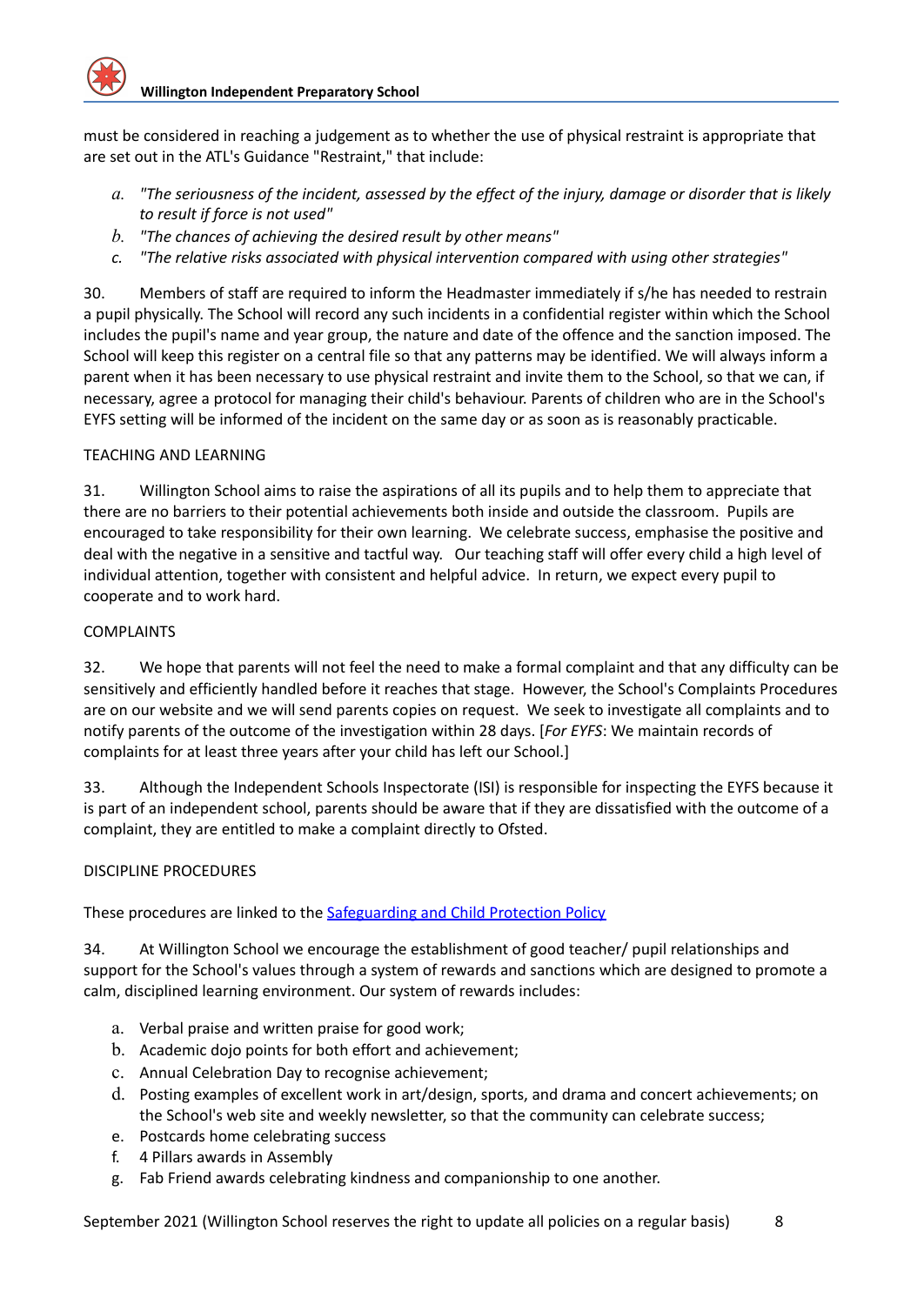h. Reports to parents.

## SANCTIONS FOR BREACHES OF DISCIPLINE THAT DO NOT MERIT EXCLUSION

35. When poor behaviour is identified, sanctions are implemented in line with the School's behaviour policy. We have a range of disciplinary measures which include:

- a. A verbal reprimand from a member of School staff;
- b. A 'Blue Mark', which can be issued to pupils in Years 3-6, for poor organisation. Recorded on ISAMS. Deputy Head Pastoral and Parents receive notification.
	- i. 5 Blue Marks to trigger a break/lunchtime discussion with Form Tutor
	- ii. 10 Blue Marks to trigger a lunchtime discussion with Assistant Head Academic
- c. A 'Red Mark', which can be issued to pupils in Years 3-6, for poor behaviour. Recorded on ISAMS. The Headmaster, Deputy Head Pastoral and Parents receive notification.
	- i. 5 Red Marks in a term to trigger a break/lunchtime detention with Form Teacher
	- ii. 10 Red Marks to trigger an after school detention with the Deputy Head Pastoral. Reports to parents (which are worded to be as constructive as possible)
	- iii. 15 Red Mark Detention will be carried out on a Saturday morning with the Headmaster.
- d. In the final term of Year 6, in preparation for transition to senior school, the threshold for lunchtime detentions is reduced to 3 red marks, with a member of the SLT. 6 red marks will result in a Saturday detention with the Head or Deputy. The parents will receive communication of these sanctions through iSams.
- e. Additional School work or repeating unsatisfactory work until it meets the required standard;
- f. The setting of written tasks as punishments, such as writing lines or essays;
- g. Loss of privileges;
- h. Missing break time. A form teacher/teacher may request a pupil to stay in class to discuss poor behaviour and improvements going forward.
- i. School-based service or imposition of a task such as picking up litter under the supervision of a member of Staff or Prefect;
- j. Regular reporting, including early morning reporting; scheduled uniform and other behaviour checks; or being identified for behaviour monitoring with progress report overseen by Form Teacher.

36. The teacher is responsible in the first instance for dealing with minor infringements, such as lateness, casual rudeness or disruption in class, and late or poorly completed work. He/she may impose any of the sanctions above such as the setting of additional work or the pupil may be required to re-do unsatisfactory work. Repetition of this behaviour may lead to a straight lunchtime detention. Parents and Deputy Head Pastoral to be notified.

37. Minor indiscipline in class or other minor misdemeanours may lead to a pupil being set a domestic task for a designated time.

38. More serious misdemeanours may lead to the withdrawal of privileges for a designated period, usually up to three days.

39. Persistent lateness to lessons will lead to Form Teacher intervening.

40. Persistently poor academic performance may require a pupil's teachers to make written comments on his performance at the end of every lesson that he attends for a period of one or two weeks.

41. The Headmaster may suspend a pupil, for a period of up to one week, for very serious indiscipline; or less serious offences, where repeated punishment has proved ineffective. If suspension is ineffective, the School may be forced to exclude the pupil, or to require him to leave the School.

September 2021 (Willington School reserves the right to update all policies on a regular basis) 9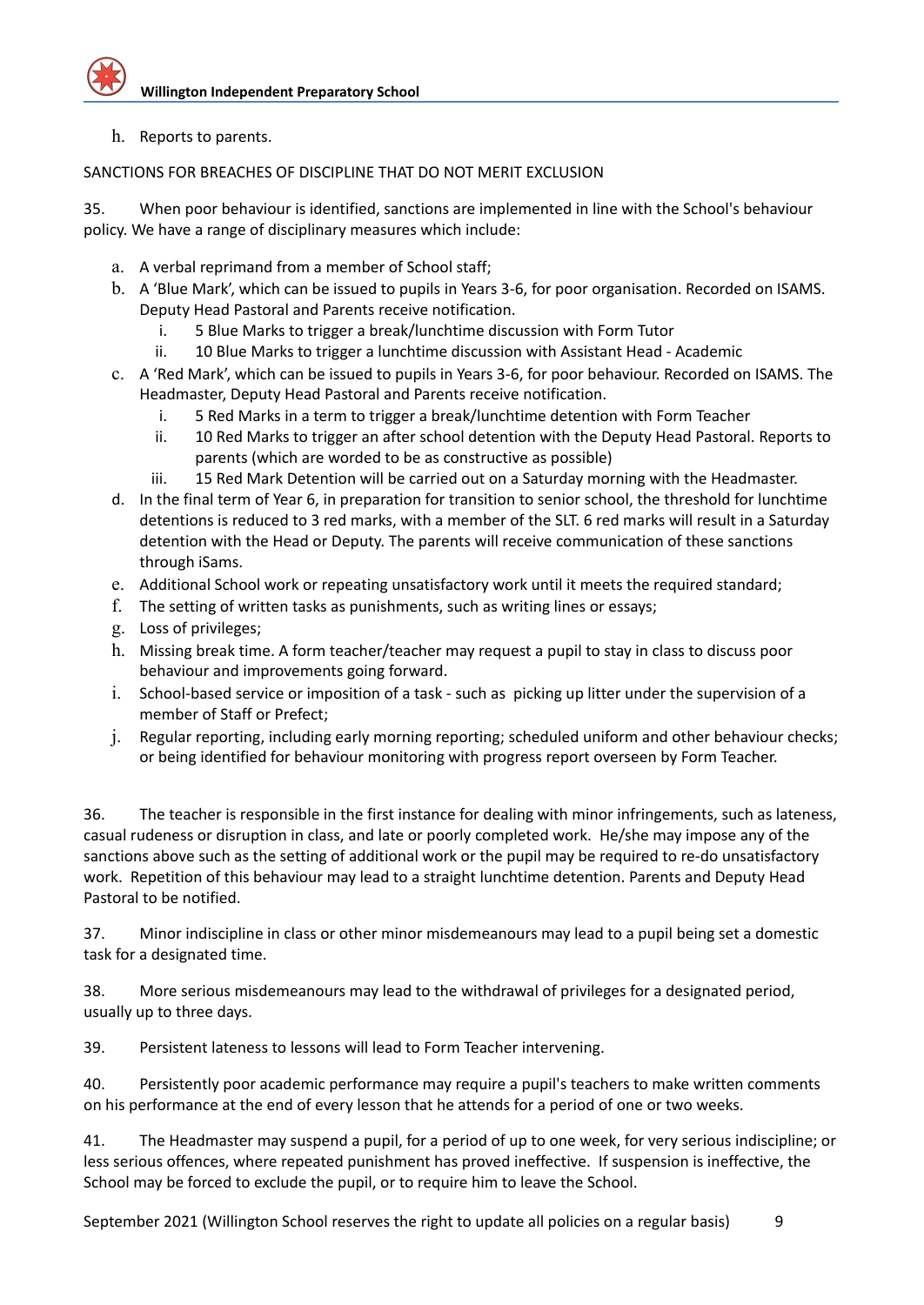## BREACHES OF DISCIPLINE OUTSIDE OF SCHOOL GROUNDS

42. The School takes the conduct of its pupils outside of School grounds extremely seriously. A pupil's misbehaviour outside of School can be damaging to the reputation of both the pupil and the School. Where an incident is reported to the School of a pupil/s' poor behaviour outside of the School grounds and the incident has not been witnessed by School staff, the School will take an evidence-based approach and/or talk to witnesses before identifying further action and any sanctions required for such behaviour.

43. The School will report to the police any activity which it believes may amount to a criminal activity which takes place either within the School grounds or outside of its grounds. Drugs and weapons will be confiscated immediately and held for the police as potential evidence. If the School believes a pupil may have taken drugs, then the School will seek immediate medical advice and may involve the police.

44. Sexual offences will generally be reported to the police immediately, including in cases where a pupil is only suspected or alleged to have committed such an offence provided a reasonable amount of evidence is available. The alleged victim's parents will also be informed immediately of the incident and told that the police have been informed. Whether the victim and parents then speak to the police is a matter for them.

## BREACHES OF SCHOOL RULES WHICH COULD MERIT EXCLUSION

45. A non-exhaustive list of behaviour that could merit permanent exclusion includes the following:

- a. Physical assault against pupils or adults;
- b. Verbal abuse/threatening behaviour against pupils or adults;
- c. Bullying;
- d. Abuse on grounds of race, religion/ belief, disability, Special Education Needs (etc.);
- e. Sexual misconduct;
- f. Drug and alcohol misuse;
- g. Damage to property;
- h. Theft;
- i. Persistent disruptive behaviour; and
- j. Unreasonable or otherwise inappropriate parental behaviour.
- 46. Exclusion may also be imposed by the School as a sanction for a series of minor misdemeanours.

## APPEALS AGAINST EXCLUSION

47. The School will always offer the right of appeal to any pupil excluded from the School. Any appeal against exclusion should be made in writing to the Headmaster within one calendar week of the pupil's exclusion and will be dealt with under this Policy rather than under the School's Complaints Policy.

48. If practicable, an appeal meeting will be arranged within 10 working days of the appeal being received. While legal representation is not normally appropriate (and may delay procedures if agreed) the parents may be accompanied by a friend or relative if they wish. The appeal will usually be heard by at least two of the School's Governors and one person who is independent of the running of the School.

49. The School will accept the appeal panel decision as final.

5. Roles and responsibilities

## 5.1 The governing board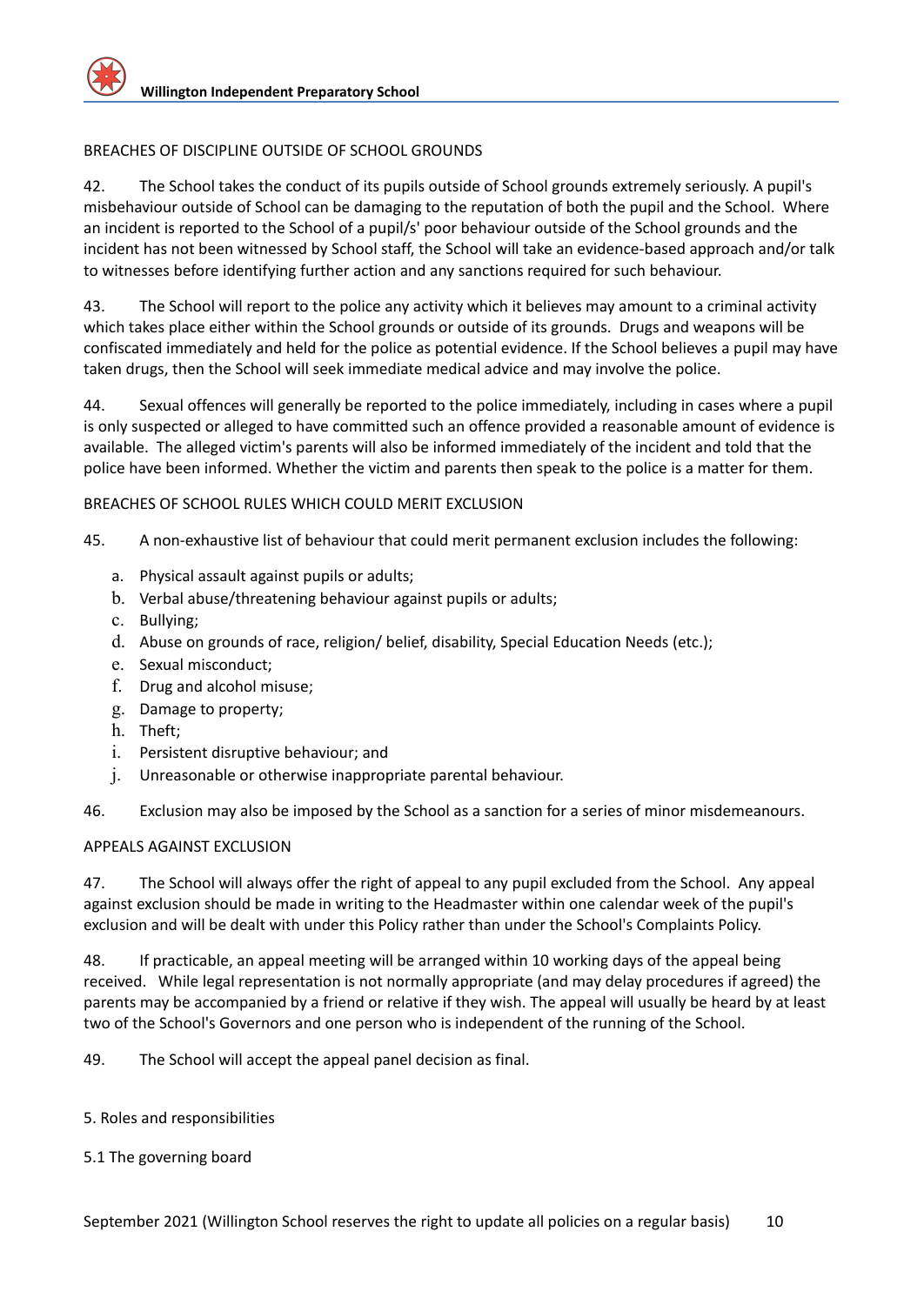The governing board is responsible for monitoring this behaviour policy's effectiveness and holding the headteacher to account for its implementation.

## 5.2 The headteacher

The headteacher is responsible for reviewing and approving this behaviour policy.

The headteacher will ensure that the school environment encourages positive behaviour and that staff deal effectively with poor behaviour, and will monitor how staff implement this policy to ensure rewards and sanctions are applied consistently.

## 5.3 Staff

Staff are responsible for:

- Implementing the behaviour policy consistently
- Modelling positive behaviour
- Providing a personalised approach to the specific behavioural needs of particular pupils
- Recording behaviour incidents (see appendix 3 for a behaviour log)

The senior leadership team will support staff in responding to behaviour incidents.

## 5.4 Parents

Parents are expected to:

- Support their child in adhering to the pupil code of conduct
- Support the school in maintaining high standards of behaviour
- Inform the school of any changes in circumstances that may affect their child's behaviour
- Discuss any behavioural concerns with the class teacher promptly

## 6. Pupil code of conduct

- Pupils are expected to:
- Behave in an orderly and self-controlled way
- Show respect to members of staff and each other
- In class, make it possible for all pupils to learn
- Move quietly around the school
- Treat the school buildings and school property with respect
- Wear the correct uniform at all times
- Accept sanctions when given
- Refrain from behaving in a way that brings the school into disrepute, including when outside school

## **Pre-Prep (EYFS and Key Stage 1) Behaviour Policy**

At Willington Pre Prep we aim to create a positive atmosphere where all members of the school community feel valued and respected.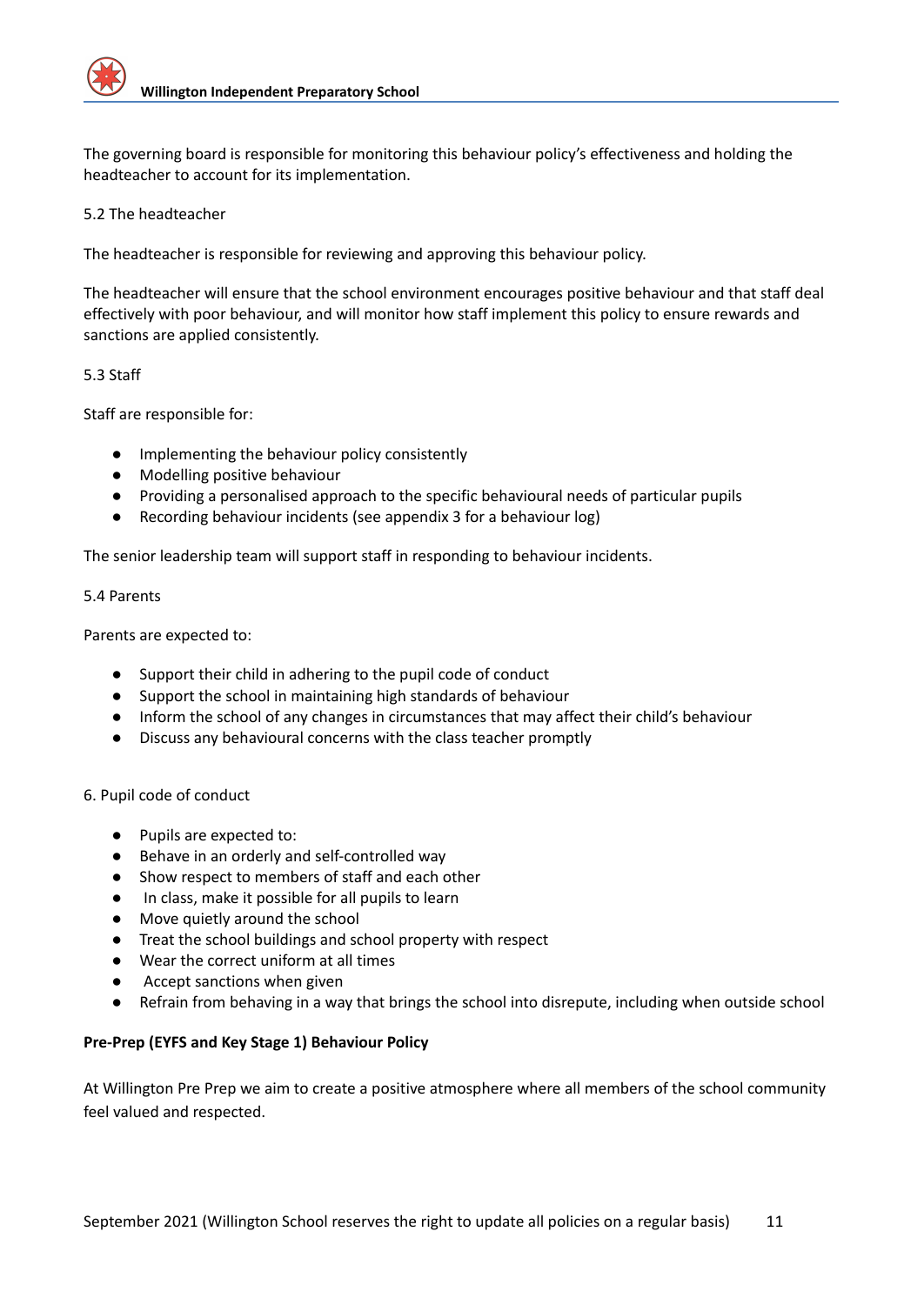

Our school behaviour policy is designed to support the way in which all members of the school can live and work together in a supportive way. We believe that all the children at Willington School have a right to an education which offers them the best opportunity to reach their full potential and that everyone within school is working to provide the environment in which this may happen.

We are also mindful of the five outcomes set out in Every Child Matters which focus on our collective roles to ensure that our boys are able to:

- stay safe
- be healthy
- enjoy and achieve
- achieve economic well-being
- make a positive contribution

**In Pre Prep (EYFS and Key Stage 1) we aim:**

- to maintain a happy, secure, calm, orderly environment in which effective learning can take place
- to teach the children to become self disciplined
- to cultivate an ethos which supports the children so that they accept and recognise responsibility for their own decisions and actions, together with the consequences of these actions
- to encourage the children to develop their own strategies to manage different situations
- to encourage all children and adults to respect the feelings, needs, interests and opinions of others and develop a positive approach towards everyone involved in the life of our school
- to recognise the role of all adults in the school in modelling good behaviour
- to use teaching methods that engage the children and are well matched to their needs and provide a curriculum which excites and challenges.

## **Encouraging Positive Behaviour**

Effective behaviour management is one that has high expectations and supports the children in developing self discipline and a positive self image. Self esteem affects all thinking and behaviour and we believe that this impacts on learning and performance. We aim to provide positive experiences and reward good behaviour. By reinforcing good behaviour, we provide role models and emphasise our high expectations and encourage achievement.

At Willington School our school values are at the core of everything we do. They form the foundations of our teaching and learning, and provide an environment where children feel happy, confident and safe. Every child is unique and has the opportunity to be educated to their full potential.

The foundations of the children's learning starts in Pre Prep. The early years of a child's education is where children start growing towards the school values and where teachers begin to guide and nurture individuals.

## **Kindness** - we care for each other

In everything we do we treat all living things and ourselves with kindness and help others who are less fortunate. We are kind to our friends but equally so to strangers.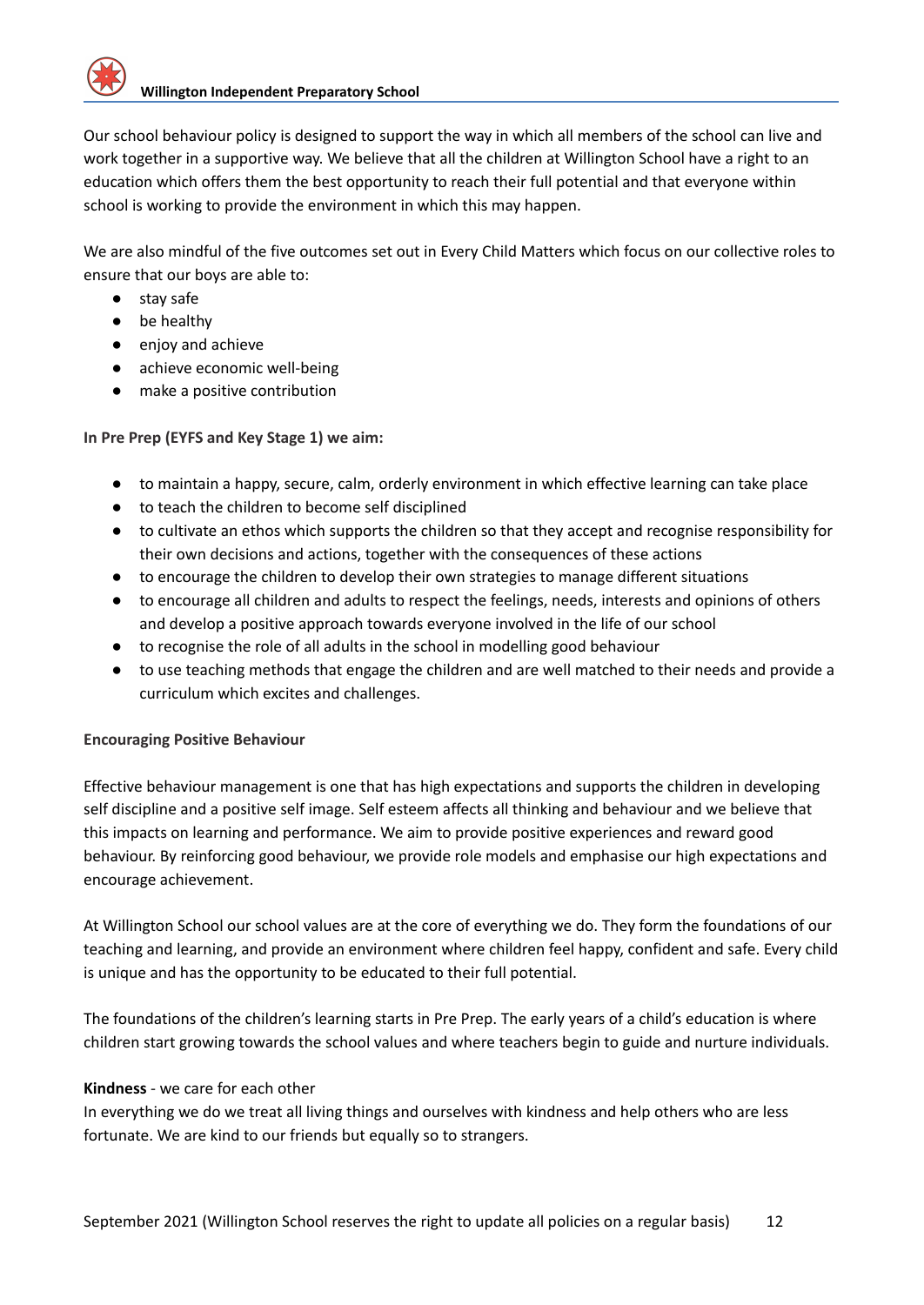

## **Humility** - we try our best

Everything we do we do with humility and dignity. We are happy when others succeed and we are quietly pleased when we do well. We act graciously when we win and accept when we lose.

## **Respect** - we look after ourselves and our community

We show respect for ourselves; our friends; our teachers; our parents; our school; the Willington uniform; our property; others beliefs; and pupils from other schools.

## **Honesty** - we tell the truth

We do an honest day's work and put in the effort that will make us better people. We are honest with ourselves and others. We tell the truth and admit our shortcomings, to help us become the best we can be.

## **Pre Prep Reward System**

We reward positive behaviour in the following ways:

- Receiving verbal praise from staff.
- "Congratulations" Assemblies. To mark the achievements of children from each class.
- Certificates are rewarded for following the school values and when children demonstrate following The Willington Way of Learning in their class work.
- School Stickers are used in class at the teacher's discretion to reward behaviour and effort.
- Class Dojo points are awarded for effort, attitude and various skills set by the class teacher. These can be awarded by any teacher in the school and are recorded on the Class Dojo app online. Parents can also be notified. Each week, the highest Dojo achiever in the class receives a badge in assembly.
- Parent Postcards are sent home by individual class teachers to notify parents of positive behaviour and recognition of hard work and effort.
- Teachers can also use individual reward systems within their own class for individual pupils who may have individual needs.

## **Sanctions**

Circle Time is used to reinforce good behaviour or any issues arising. Sadly, there will be times when children will be badly behaved. Children need to discover where the bounds of acceptable behaviour lie, as this is a part of growing up.

Minor breaches of discipline are generally dealt with by the key worker/class teacher in a caring, supportive and fair manner, with some flexibility regarding age of the child, as far as sanctions are concerned. Each case is treated individually. Generally children are made aware that they are responsible for their own actions and that breaking rules will lead to sanctions.

Children are first given a warning and made aware of their behaviour. If the negative behaviour continues to occur, 1 minute of Willington Wow Time (WWT) is removed on the class chart. At the end of the week, children who have lost minutes from WWT must sit and reflect on their behaviour for the amount of time lost. Minutes can not be earnt back.